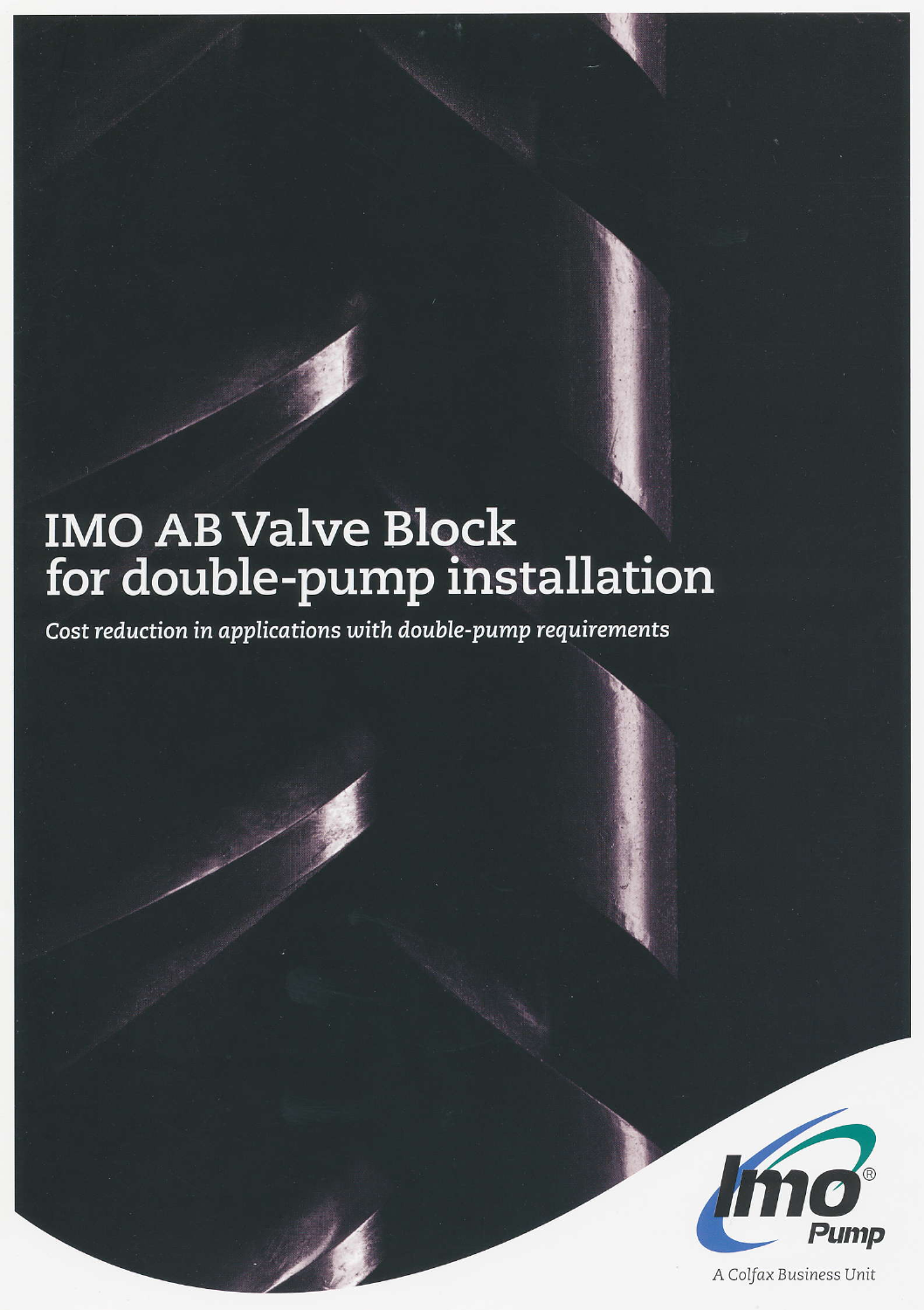# **IMO AB Valve Block**

### **DOUBLE-PUMP INSTALLATIONS**

In all type of applications where there is a need for a standby pump to achieve redundancy, a double-pump installation is required. This will then lead to complex pipe work and double installation of expensive components.

In order to simplify this type of applications, IMO AB introduced the first Valve Block back in mid 1960. The most common application is in marine engine-room oil systems where a compact design is requested by ship designers.

### IMO AB VALVE BLOCK

The concept for installing a valve block is to reduce cost for pipe-work and installed components. Also there will be a reduction of space for double-pump installations. In order to improve earlier designs of IMO AB Valve Blocks, each component and its use has been evaluated to meet an optimum design.



# COST PEDIICTION

A Valve Block could be used in favour of a system consisting of loose components and welded pipe joints. Taking cost for engineering and constructions at site into account, the savings will be obvious. For example, 18 joints have to be welded and inspected in a traditional installation. This compared to only one out- and inlet joint for an IMO AB Valve Block installation.

Added to that, easy overhaul and maintenance of the pumps is another key design feature.

## THE NEW IMO AB VALVE BLOCK

To meet the requirement from the market IMO AB has developed a new Valve Block with the following features:

- One pump running and one pump stand-by
- Both two pumps in operation
- The valve block can be installed in a system with common or divided in and outlet pipes
- The Valve Block can be delivered with or without internal strainers.
- $\blacktriangleright$  When being operated with one pump in stand-by, the internal non-return valve will function to avoid reversed flow through the stand-by pump.
- During service & maintenance of one pump, corresponding shut-off valve at the inlet and outlet side are to be manually closed.
- The Valve Block can be provided with pressure gauges, that are equipped with anti-sticking devices.
- To further reduce problems when handling heavy fuel oil, the IMO AB Valve Block is prepared for steam heat tracing.

## Cut view of IMO AB Valve Block.

Blue arrows showing inlet flow through shut off valve, entering the strainer and into the pump. Orange arrows showing the outlet flow passing through the combined shut-off/check valve.shut-off/check valve.